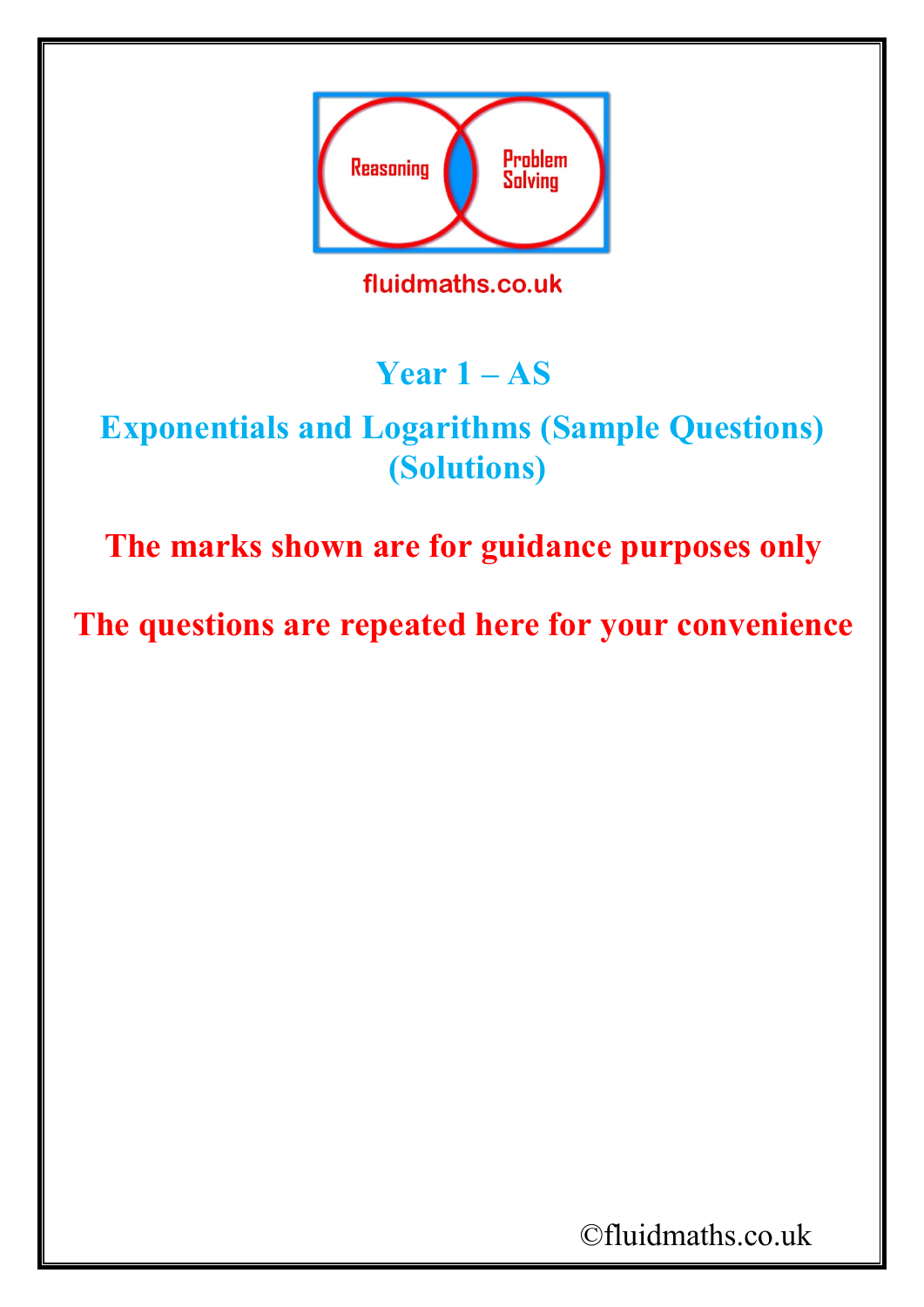1 Given that 
$$
\log x = a
$$
 and  $\log y = b$   
\nExpress  $\log \left(\frac{10x^3}{\sqrt{y}}\right)$  in terms of *a* and *b*  
\n $\log \frac{10a^3}{\sqrt{y}} = \log 10x^3 - \log \sqrt{y}$  [1mark]  
\n $= \log_{10} 10 + \log_{10} x^3 - \log_{10} y^{\frac{1}{2}}$  [1mark]  
\n $= 1 + 3 \log_{10} x + \frac{1}{2} \log_{10} y$  [1mark]  
\nSubstitute *a* for  $\log x$  and *b* for  $\log y$   
\nTherefore, we have  $1 + 3a + \frac{1}{2}b$  [1mark]  
\n2 Given that  $y = 5 + 2^{5x+1}$   
\nFind *x* in terms of *y*  
\n $y = 5 + 2^{5x+1}$   
\n $y - 5 = 2^{5x+1}$   
\n $\log(y - 5) = \log 2^{5x+1}$  [1mark]  
\n $\log(y - 5) = (5x + 1) \log 2$  [1mark]  
\n $\log(y - 5) = 5x \log 2 + \log 2$  [1mark]  
\n $\log(y - 5) - \log 2 = 5x \log 2$  [1mark]  
\nHence,  $x = \frac{\log(y - 5) - \log 2}{5 \log 2}$  [1mark]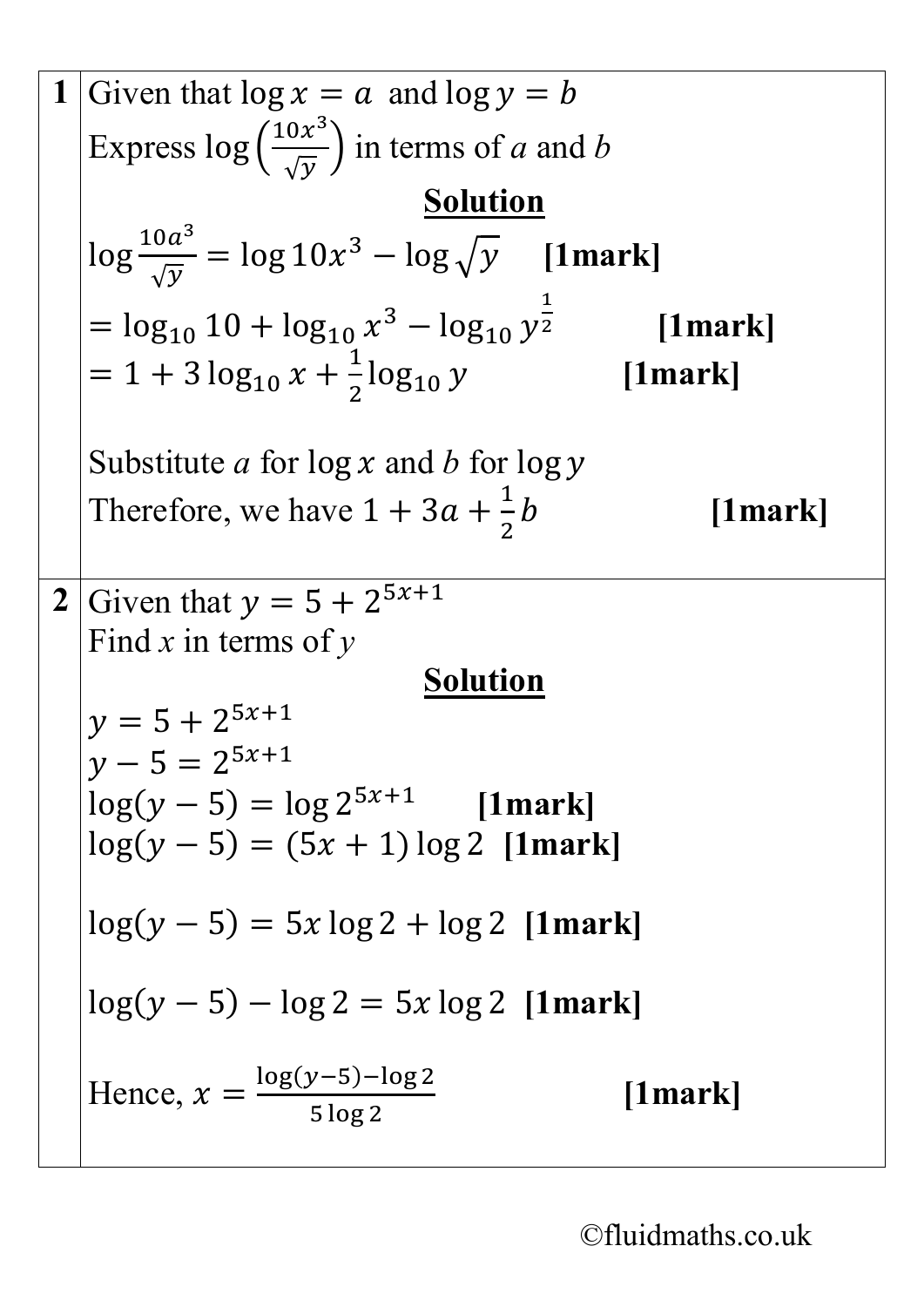3 Given that 
$$
\log x = (p + q)
$$
 and  $\log y = (p - q)$   
\nExpress  
\na)  $\log x^3y^3$  in terms of p  
\nb)  $\log \left(\frac{x}{100y}\right)$  in terms of q  
\na)  $\log x^3y^3 = \log x^3 + \log y^3$  [1mark]  
\n=  $3\log x + 3\log y$   
\n=  $3(p+q) + 3(p-q)$  [1mark]  
\n=  $3p + 3q + 3p - 3q$  [1mark]  
\nTherefore,  $\log x^3y^3 = 6p$  [1mark]  
\nb)  $\log \left(\frac{x}{100y}\right) = \log x - \log 100y$  [1mark]  
\n=  $\log x - (\log 100 + \log y)$   
\n=  $\log x - (\log 10^2 + \log y)$  [1mark]  
\n=  $\log x - 2 - \log y$  [1mark]  
\nSubstitute the values of  $\log x$  and  $\log y$   
\nSo, we have  $\log \left(\frac{x}{100y}\right) = (p+q) - 2 - (p-q)$   
\n=  $p+q-2-p+q$  [1mark]  
\nHence,  $\log \left(\frac{x}{100y}\right) = 2q-2$  [1mark]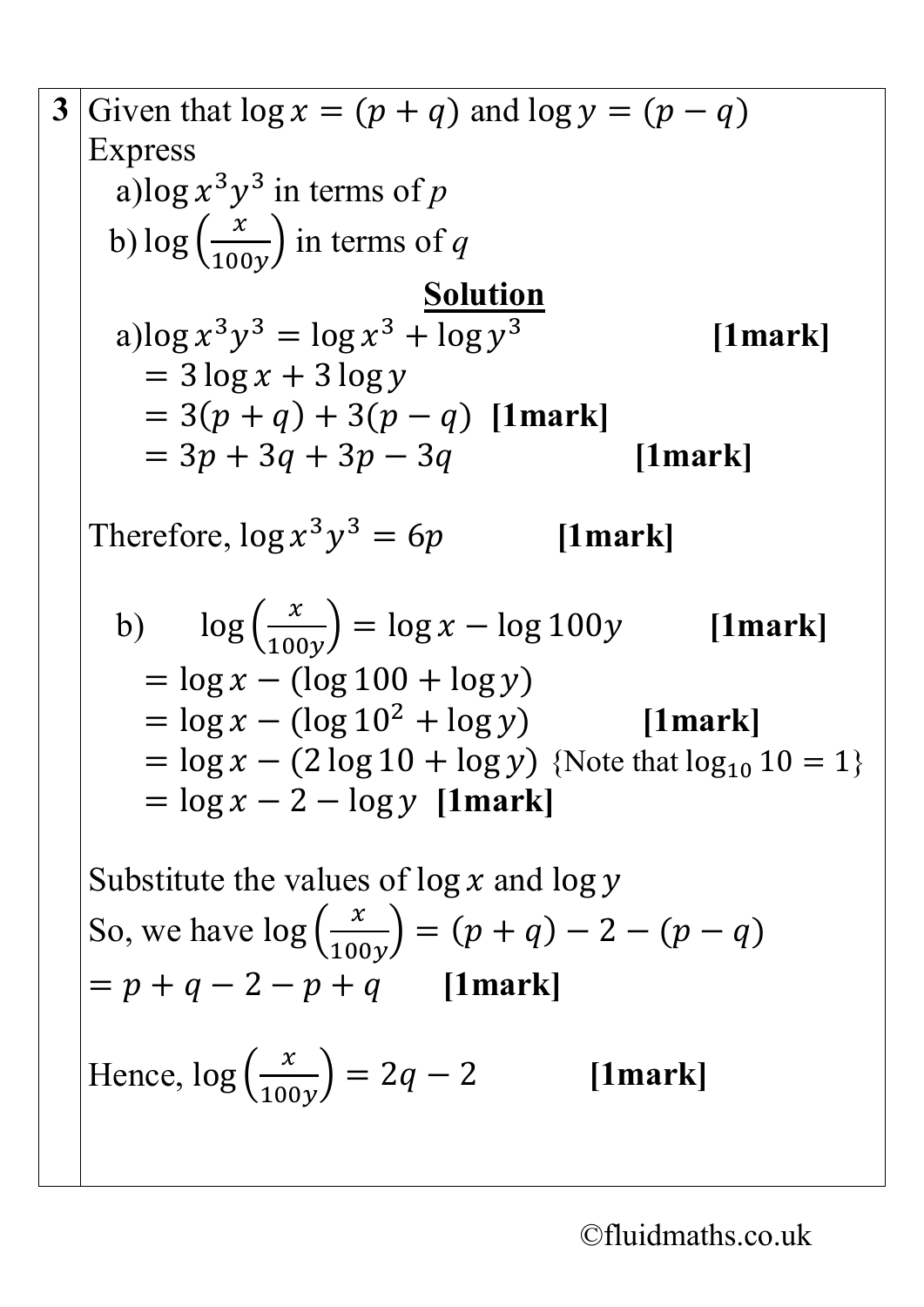4 Given that 
$$
\log 2a + 2\log(b + 1) = \log(a + 1)
$$
,  
\na)Express *b* in terms of *a*  
\nb) Determine the possible values of *b* when  $a = 8$   
\na)  $\log 2a + 2\log(b + 1) = \log(a + 1)$   
\n $2\log(b + 1) = \log(a + 1) - \log 2a$  [1mark]  
\n $\log(b + 1)^2 = \log\left(\frac{a+1}{2a}\right)$  [1mark]  
\nTherefore,  $(b + 1)^2 = \frac{a+1}{2a}$  [1mark]  
\n $b + 1 = \sqrt{\frac{a+1}{2a}}$  [1mark]  
\nHence,  $b = \sqrt{\frac{a+1}{2a}} - 1$  [1mark]  
\n $b$ )  $b = \sqrt{\frac{8+1}{2\times8}} - 1$   
\n $= \sqrt{\frac{9}{16}} - 1$   
\nTherefore,  $b = \frac{3}{4} - 1 = -\frac{1}{4}$  [1mark]  
\nor  $b = -\frac{3}{4} - 1 = -\frac{7}{4}$  [1mark]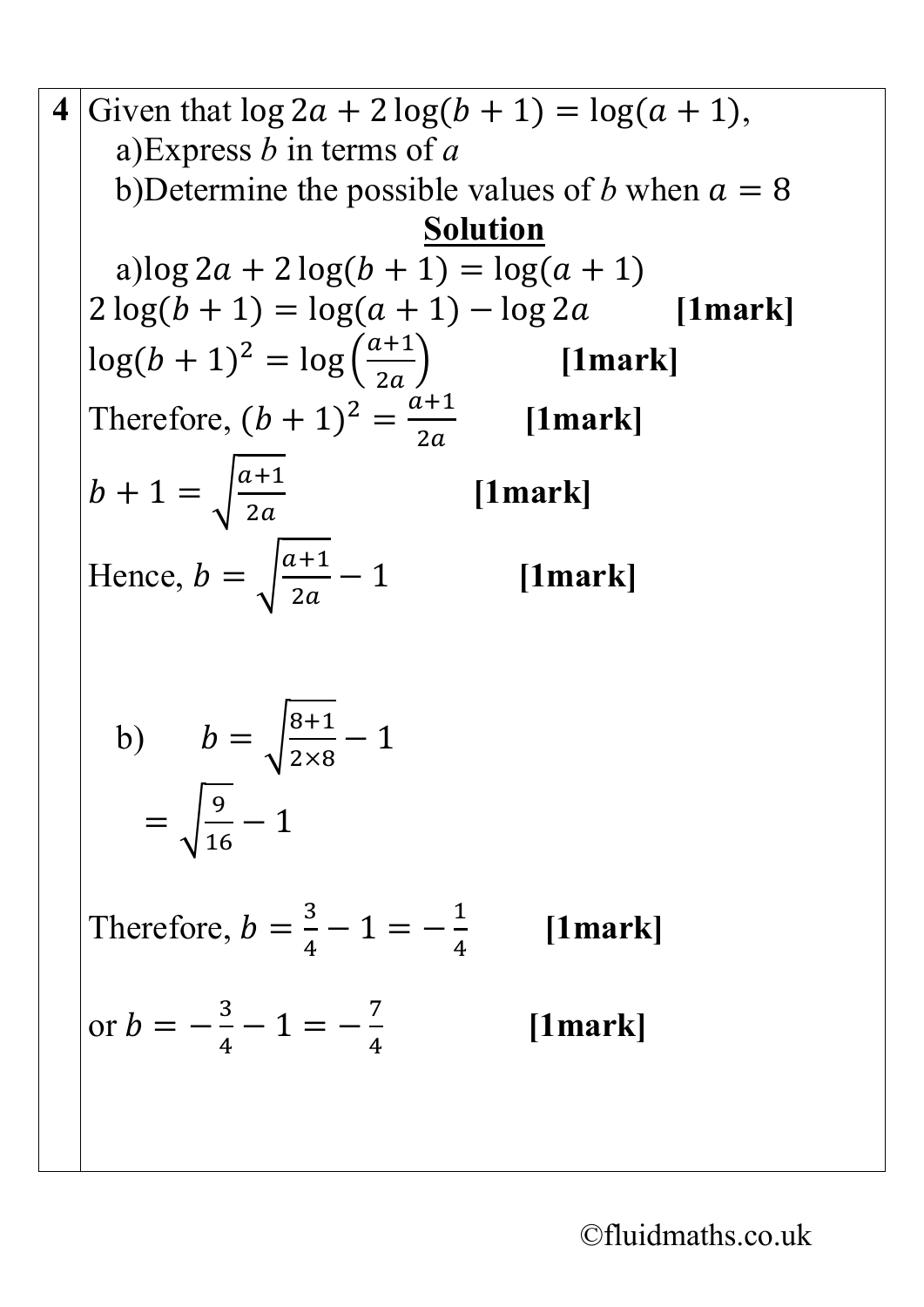5 The pressure P and the volume V of a gas are related by  
\nthe formula 
$$
P = kV^n
$$
 where k and n are constants  
\nThe information in the table below was obtained in an  
\nexperiment in which P and V were measured  
\nV 200 150 100 80 50  
\nP 76 115 200 280 530  
\na)Express  $P = kV^n$  in the form  $y = mx + c$   
\nb)Find the values of k and n  
\na)  $P = kV^n$   
\nlog  $P = log(kV^n)$  [1mark]  
\nlog  $P = log k + n log V$   
\nHence, log  $P = n log V + log k$  [1mark]  
\nb) Use corresponding values of V and P from the table  
\nWhen  $P = 76$ ;  $V = 200$   
\nTherefore,  $76 = k(200^n)$ -Equation 1 [1mark]  
\nWhen  $P = 115$ ;  $V = 150$   
\nTherefore,  $115 = k(150^n)$ -Equation 2 [1mark]